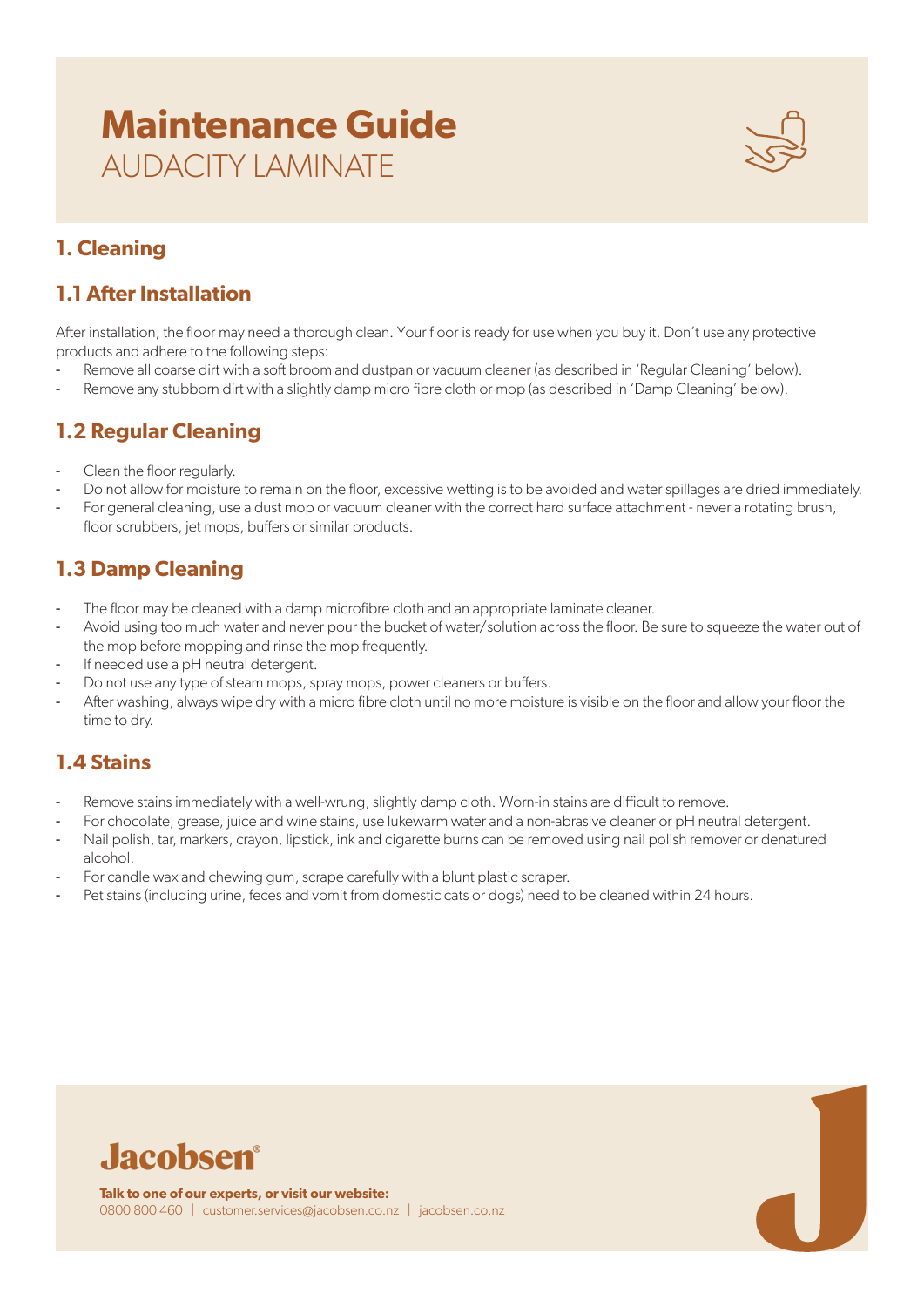# **Maintenance Guide** AUDACITY LAMINATE



# **2. Protecting**

- Never use wax on the floor.
- Never use abrasive agents, as those can affect the gloss layer.
- Place small carpets or rugs on high traffic areas.
- Place doormats at exterior doors, to reduce the amount of dirt coming in.
- Place beige, felt floor protectors under chairs and table legs. Do not use coloured floor protectors.
- Avoid wearing damaged or worn stiletto heels.
- Place a protective mat under chairs with wheels.
- Place a protective dish under flowerpots.
- Do not drag heavy objects across the floor, lift them up to avoid scratches.
- Use floor protectors and furniture legs/castors with a large ground surface to limit the impact of heavy object.
- Maintain a normal indoor relative humidity level between 30% and 65%. Use a humidifier if necessary.
- Minor damage of laminate plank can be repaired with a colour matched finishing putty. If the damaged area is larger than 1/4 of an inch, we would recommend a plank replacement option.

#### **3. Flooring Repair Instructions**

A damaged board in the middle of the floor doesn't require disassembling the whole floor. You can fix it by cutting that single damaged board out and replacing it with a new one.

#### **1. Things you will need:**

- Pencil
- Straightedge
- Plunge saw
- **Chisel**
- **Screwdriver**
- Utility blade
- Premium wood adhesive
- Weights (approximately 40kg)